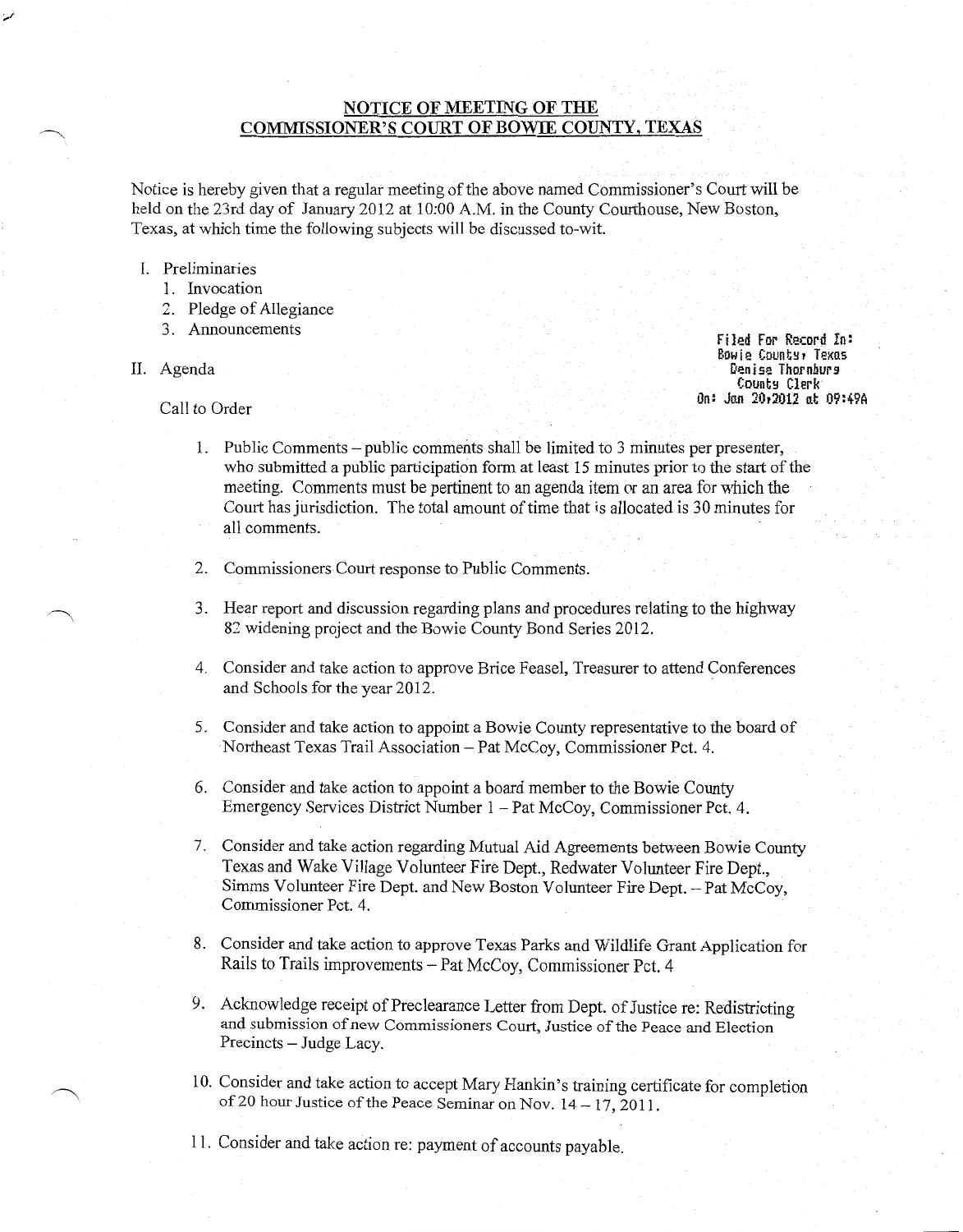12. Consider and take action to approve or to amend minutes as an order of the court.

III. Adjournment

For COMMISSIONER'S COURT

Ohuis Hovolaell

Chris

This notice of meeting was posted in the locked bulletin board located on the first floor of the west side of the Bowie County Courthouse and on the inside facing outward of the north window of the Bowie County Courthouse, readily accessible to the general public at all times, on the 20th day of January, 2012 at 10:00 A.M. and remained posted for at least 72 continuous hours preceding the scheduled time of said meeting.

Any invocation that may be offered before the official start of the meeting of the Court shall be the voluntary offering of a private citizen, to and for the benefit of the Court. The views or beliefs expressed by the invocation speaker have not been previously reviewed or approved by the Court and do not necessarily represent the religious beliefs or views of the Court in part or as a whole. No member of the community is required to attend or participate in the invocation and such decision will have no impact on their right to actively participate in the business of the Court.

Dated the 20th day of January 2012

Chris Aoodsell

Chris Goodsell, Agenda Clerk, Bowie County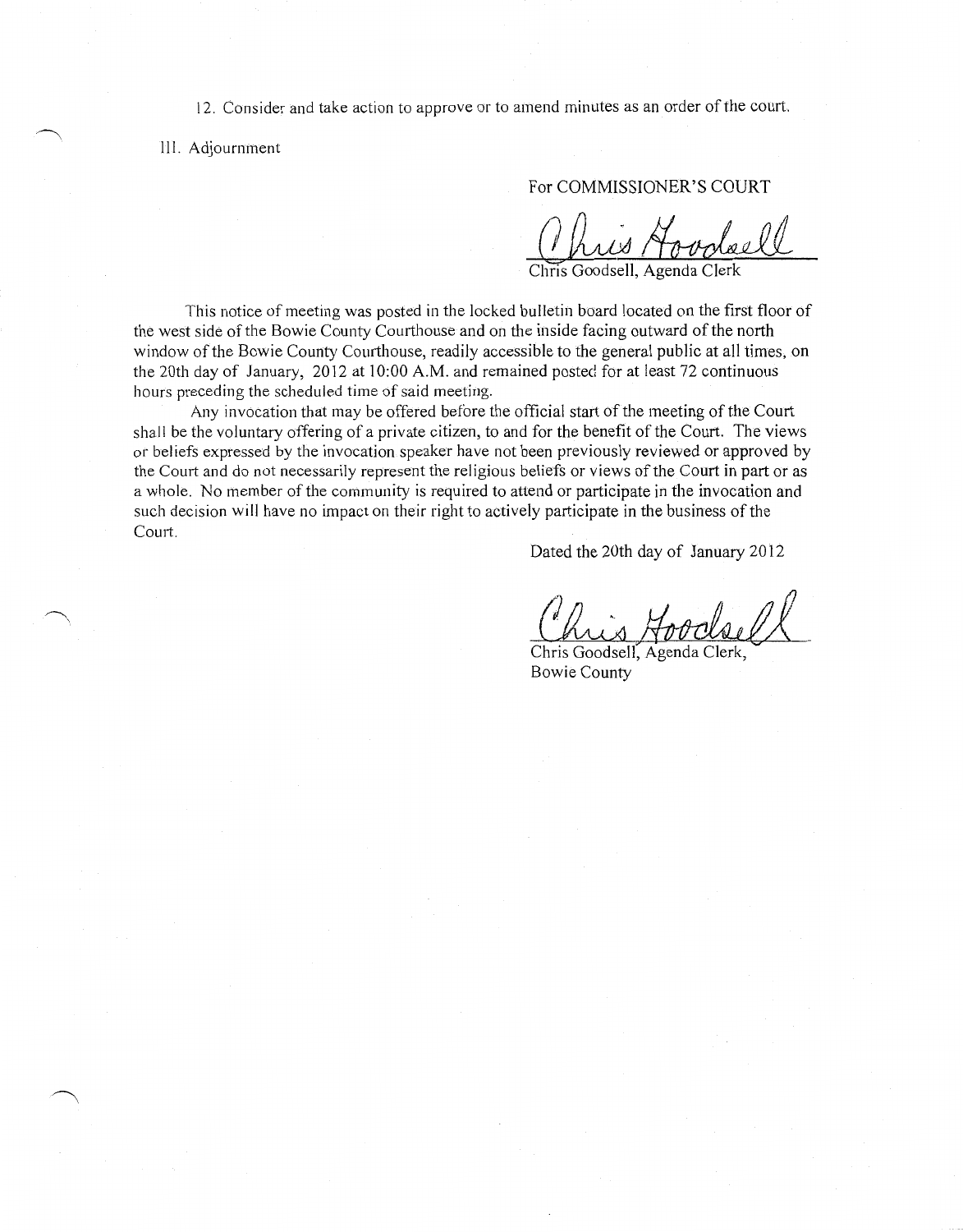# COMMISSIONER'S COURT MINUTES JANUARY 23, 2012

BE IT REMEMBERED, that on this 23<sup>rd</sup> day of January, 2012, the HONORABLE COMMISSIONER'S COURT of Bowie County, Texas met in REGULAR SESSION at the Courthouse of said County in New Boston, Texas after due notice had been posted on the 20<sup>th</sup> day of January, 2012 with the HONORABLE JUDGE STERLING LACY present and presiding with the following Commissioners being present.

| <b>Jack Stone</b>       | <b>Commissioner Pct. #1</b> |
|-------------------------|-----------------------------|
| John Addington (absent) | <b>Commissioner Pct. #2</b> |
| Kelly Blackburn         | <b>Commissioner Pct. #3</b> |
| Pat McCoy               | <b>Commissioner Pct. #4</b> |

Also in attendance were the following County Officials: Auditor William Tye, County Clerk Denise Thornburg and following administrative staff members also present on the dais: Administrative Assistant Rachael Cherry and Purchasing Agent Chris Goodsell.

#### PRELIMINARIES

In accordance with the Bowie County official policy on meeting invocations, County Judge Sterling lacy read the following statement.

Any invocation that may be offered before the official start of the meeting of the Court shall be the voluntary offering of a private citizen, to and for the benefit of the Court. The views or beliefs expressed by the invocation speaker have not been previously reviewed or approved by the Court and do not necessarily represent the religious beliefs or views of the Court in part or as a whole. No member of the community is required to attend or participate in the Invocation and such decision will have no impact on their right to actively participate in the business of the Court.

#### INVOCATION

Rev. Reggie Phillips

### PLEDGE

Pledge of Allegiance to the United States of America

## ANNOUNCEMENTS

None

#### REGULAR AGENDA ITEMS

Court Convened at 10:07 A.M. when the following ORDER, JUDGMENTS AND DECREE were had and ORDERED spread upon the minutes of the Court to-wit.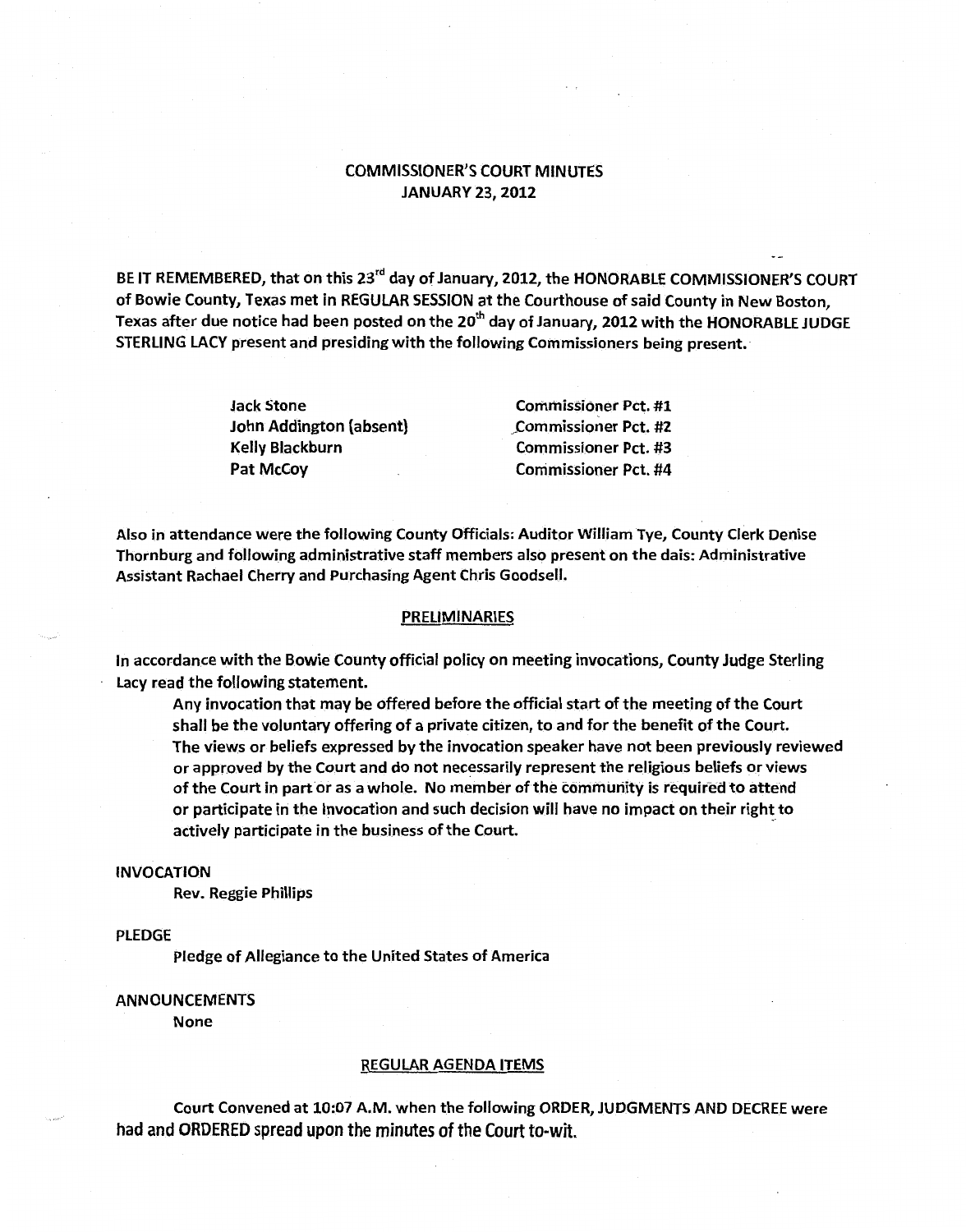- Item 1: Public comments were heard from Brian Francis and Chester Pinkham regarding the Hwy 82 Bond Project.
- Item 2: Commissioner Pat McCoy responded to the Public Comments regarding the Hwy 82 Bond Project.
- Item 3: Mr. Boyd london and Mr. John Goodwin gave a report and discussion regarding plans and procedures to the Hwy 82 widening project and the Bowie County Bond Series 2012.
- Item 4: On this 23<sup>rd</sup> day of January, 2012, a motion was made by Commissioner Jack Stone and duly second by Commissioner Kelly Blackburn to approve Brice Feasel-Treasurer to attend conferences and schools for the year 2012. Motion was put to a vote and all voted aye and none opposed. Motion carried.
- Item 5: On this 23<sup>rd</sup> day of January, 2012, a motion was made by Commissioner Pat McCoy and duly second by Commissioner Kelly Blackburn to appoint David Turner of New Boston as Bowie County representative to the board of Northeast Texas Trail Association-Pat McCoy, Commissioner Pet. 4. Motion was put to a vote and all voted aye and none opposed. Motion carried.
- Item 6: On this 23<sup>rd</sup> day of January, 2012, a motion was made by Commissioner Pat McCoy and duly second by Commissioner Kelly Blackburn to appoint Beverly Phares as a board member to the Bowie County Emergency Services District Number 1-Pat McCoy, Commissioner Pet. 4. Motion was put to a vote and all voted aye and none opposed. Motion carried.
- Item 7: On this 23<sup>rd</sup> day of January, 2012, a motion was made by Commissioner Pat McCoy and duly second by Commissioner Jack Stone to approve Mutual Aid Agreements between Bowie County Texas and Wake Village Volunteer Fire Dept., Redwater Volunteer Fire Dept., Simms Volunteer Fire Dept. and New Boston Volunteer Fire Dept.-Pat McCoy, Commissioner Pet. 4. Motion was put to a vote and all voted aye and none opposed. Motion carried.
- Item 8: On this 23<sup>rd</sup> day of January, 2012, a motion was made by Commissioner Pat McCoy and duly second by Commissioner Kelly Blackburn to approve Texas Parks and Wildlife Grant Application (\$155,000) for Rails to Trails improvements-Pat McCoy, Commissioner Pet. 4. Motion was put to a vote and all voted aye and none opposed. Motion carried.
- Item 9: On this 23<sup>rd</sup> day of January, 2012, the Commissioner's Court acknowledged receipt of a Preclearance letter from the Department of Justice regarding the Redistricting and submission of new Commissioner Court, Justice of the Peace and Election Precincts- Judge lacy. The Submissions are filed in the County Clerk's office for Public Viewing.

Item 10: On this 23<sup>rd</sup> day of January, a motion was made by Commissioner Pat McCoy and duly